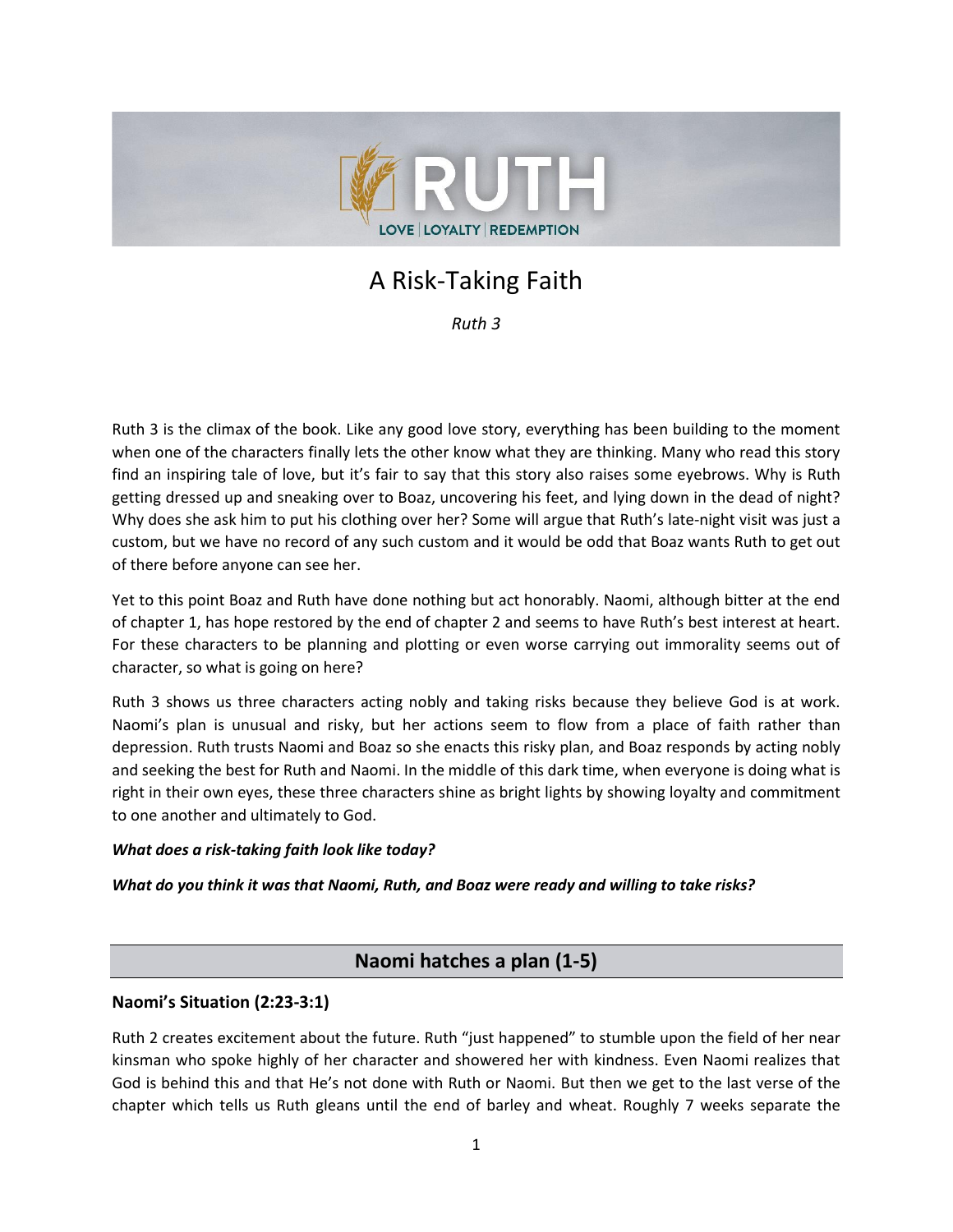beginning of barley harvest and the end of wheat harvest, which means almost 2 months have passed and nothing new has happened. So Ruth's mother-in-law decides it's time to move things along.

### *Why do you think it was that Boaz had not yet mentioned anything to Ruth about marriage?*

Naomi begins her instructions by telling Ruth she wants to get "rest" for her daughter-in-law. Naomi had once thought that Ruth would need to stay in Moab if she wanted rest (1:9), but now God has rekindled the hope that rest can be found for Ruth in Israel. Naomi has once again begun to hope. "Marah" might have looked at Boaz's inaction and decided that God had indeed abandoned her and Ruth after all. But Naomi looks at the situation and decides it's worth hatching a plan to bring about a happy ending. This dramatic shift shows us how far Naomi has come. As one preacher put it,

"The sheer fact that Naomi has a strategy teaches us something. People who feel like victims don't make plans. As long as Naomi was oppressed; as long as she could only say, 'The Almighty has dealt very bitterly with me,' she conceived no strategy for the future.

One of the terrible effects of depression is the inability to move purposefully and hopefully into the future… One of the reasons we must help each other 'hope in God' (Psalm 42:5) is that only hopeful churches plan and strategize. Churches that feel no hope develop a maintenance mentality and just go through the motions year in and year out. But when a church feels the sovereign kindness of God hovering overhead and moving, hope starts to thrive and righteousness ceases to be simply the avoidance of evil and becomes active and strategic."<sup>1</sup>

# *How can we help believers (including ourselves) when they have run out of hope in what God is able to do?*

#### *What does planning with hope look like in your life?*

# **Naomi's Solution (3:2-5)**

Naomi lays out her plan for Ruth. First, she tells Ruth to get dressed up by washing, putting on oil, and wearing a garment. This might indicate that Naomi wants Ruth to look her best for when she proposes, but there might another explanation as well. This same chain of verbs – *wash, anoint, put on a garment* – is used in 2 Samuel 12:10 to describe David ending his mourning over the news his child with Bathsheba would die. It's likely that Ruth had still been mourning her husband during her time in Israel. Naomi is then telling Ruth it's time to clearly communicate to Boaz that she is ready to consider remarrying.

But of course, the plan goes further than that. Naomi told Ruth to go to Boaz, wait for him to go to sleep, go over to where he was sleeping and uncover his feet, lie there, and await further instructions. This raises the question of why Naomi would give such unusual instructions. Why did she not simply have Ruth run up to Boaz after a day of gleaning and ask him then? Why not stop by Boaz's house after work? We don't know exactly. Naomi seems to want this request to be done in secret, perhaps because she also knew there was a closer relative (3:12) and wanted to give Boaz a chance to work things out. Maybe she was seeking to avoid embarrassment on Ruth's part in the event Boaz turned her down. Whatever the reason, two things seem clear. 1) Naomi is doing this to try and help Ruth obtain a husband and 2) Naomi trusted

<sup>1</sup> https://www.desiringgod.org/messages/ruth-strategic-righteousness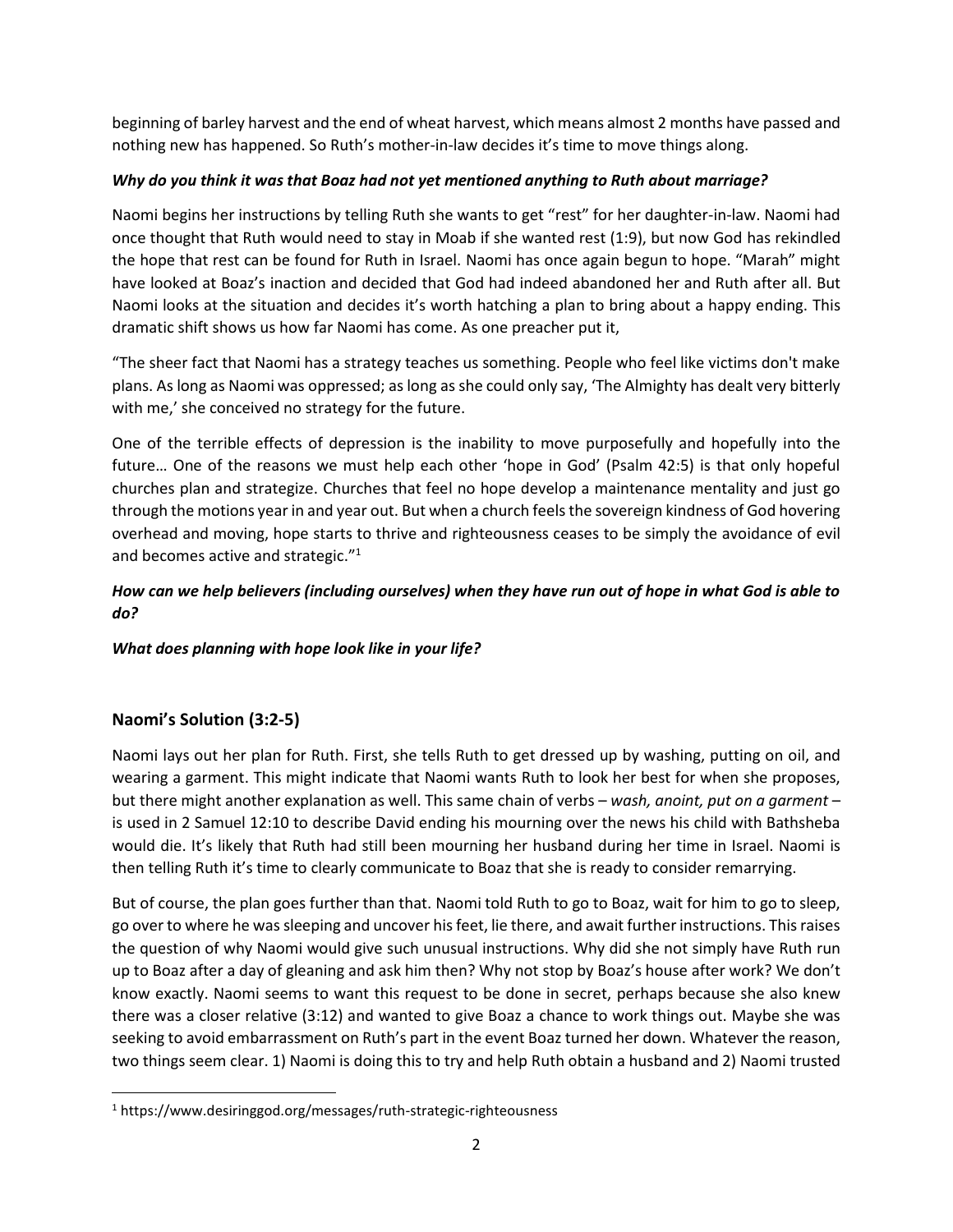Boaz's integrity when she told Ruth to wait for Boaz to give her further instructions. Naomi is taking a gamble this will work out well, but she considers it a safe bet to bet on the character of Boaz.

# **Ruth makes a proposal (6-9)**

# **Ruth's Question (3:6-9)**

Ruth does exactly what her mother-in-law tells her to do. She goes down, waits until the festivities are over and Boaz has fallen asleep. She then sneaks over to him, uncovers his feet, and lays down. Eventually Boaz wakes up, looks, and sees a woman lying there!<sup>2</sup> Not surprisingly, he is nervous and asks who's there. Ruth's response is carefully chosen and shows her understanding of God and Boaz. She identifies herself humbly as Boaz's handmaid. She then requests that Boaz put his garment over her, a custom of which we do have record. For a man in such a culture to cover a woman with garment demonstrated that a new relationship had been formed and that now the man as husband would provide for the wife (cf Ezekiel  $16:8$ ).<sup>3</sup>

But there is more going on here. The Hebrew word for "skirt" is *kanaph*, which can also be translated as "wing." This is the same word used in Ruth 2:12 when Boaz tells Ruth that she has come under God's wings. Ruth reminds Boaz that he is a near kinsman, no doubt referencing the legal expectation that he would redeem Elimelech's property and seek to produce an heir through Ruth. In essence Ruth tells Boaz, "You say that I have come under God's protection, but God has tasked you with the responsibility of marrying me. So you be the protection you say that God is." Naomi had told Ruth to wait and do what Boaz told her. But Ruth takes charge in this situation and graciously but firmly requests that Boaz marry her.

#### **Ruth's Risk**

As we have seen so far, Ruth's choice to put herself on the line was risky for several reasons. First, there was the difference in social standing between the two of them.

#### *In what ways would Ruth be considered socially inferior to Boaz during this time?*

Ruth was a woman asking a man to marry her. She was a poor person asking a rich person to marry her. She was a younger person asking an older person to marry her. She was a foreigner asking an Israelite to marry her. By virtually every metric, Ruth was inferior to Boaz by the standards of the day. This was indeed a bold move by Ruth.

But the *way* in which Ruth went about asking was daring as well. Ruth puts herself totally at the mercy of Boaz. Her reference to his "wing" might not make sense as he wakes up groggily in the middle of the night. He might interpret her actions as an inappropriate proposition and tell her to get lost. He might see her all alone and decide to take advantage of her. Ruth is in a very vulnerable spot as she asks for Boaz to

<sup>&</sup>lt;sup>2</sup> The use of "behold" and the general description "a woman" invite the reader to look at the story through Boaz's eyes. "He turned and… look! a woman!"

<sup>3</sup> Daniel Block, *Judges, Ruth*, New American Commentary Series, 691.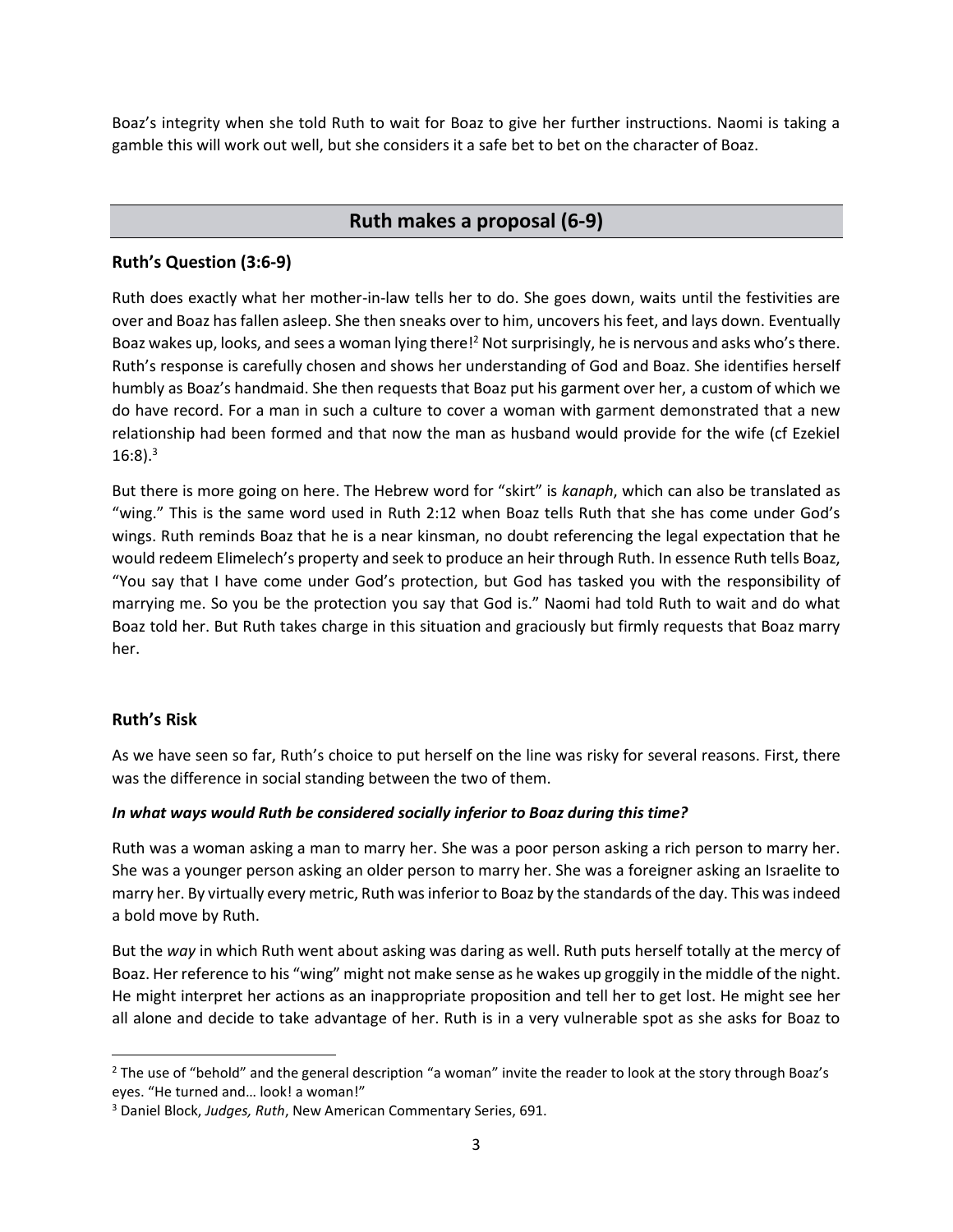marry her. But Ruth trusted the wisdom of Naomi and the character of Boaz, and so she there she sat, shivering in the cold, waiting to hear how Boaz would respond.

#### *Why do you think Ruth was able to be so bold in this situation, given the risk involved?*

#### *How might we learn from Ruth's example as we enter situations where doing the right thing is risky?*

# **Boaz takes charge (10-18)**

For the second time in 2 chapters readers find themselves waiting to see how Boaz will respond. In chapter 1 readers wait to see how Boaz will respond that a Moabitess is taking a break in the worker's rest hut. Now readers wait to see how Boaz will respond to this unusual and carefully worded request of Ruth as she sits before him in a very vulnerable position.

## **Boaz honors Ruth (3:10-11)**

Boaz once again speaks kindly and highly of Ruth. He goes so far as to say that she is the one honoring him, and that in doing so she was showing a great kindness. While others from the culture would have looked on and thought that for Boaz to propose to Ruth would be a condescension and a great honor, Boaz sees himself as the one honored by this gesture.

# *Why do you think it was that Boaz was able to look past the culture of his time and see Ruth's proposal as something that brought him honor?*

He also notes that the whole city has seen that Ruth is a woman of virtue. This word for "virtue" is the same word used of Boaz in 2:1 where he is described as a mighty man of *wealth*. The word has a wide range of meanings, and can be translated as "virtuous," "worthy," or even "excellent." This is the same word used in Proverbs 31 to describe the virtuous woman there.

#### *In what ways has Ruth demonstrated herself to be a woman of virtue in this book?*

*What might it look like for a woman to show virtue in a similar way today?*

#### **Boaz takes responsibility for Ruth's future (3:12-13)**

Boaz statement "there is kinsman nearer than I" comes like a gut punch. It's unclear whether Ruth and Naomi knew this, but the reader certainly didn't. This surprise twist sound like a disaster. Who is this other man? Will he take care of Ruth and Naomi? But Boaz steps in and confidently lets Ruth know he will address the problem. Either the other man will marry Ruth and provide for her and Naomi, or he will. Boaz promises to address the problem the very next day.

#### *How is Boaz an example for men today who must take responsibility for those depending them?*